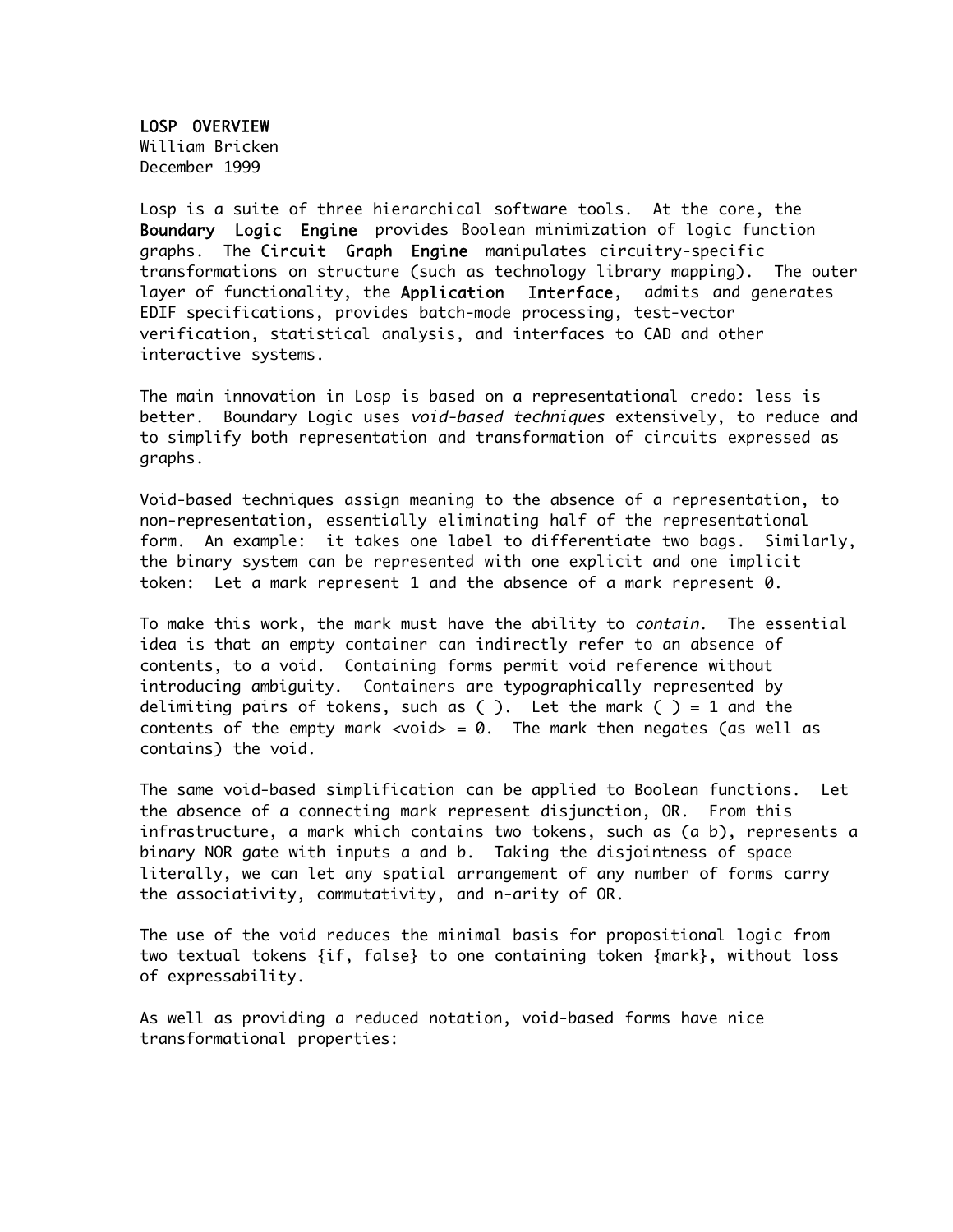• Evaluation is through deletion, or erasure, of structure. Generation of new facts (ala resolution) is replaced by erasure of irrelevant forms.

• Forms which are in the equivalence class of the void can be freely erased and freely inserted wherever desirable.

• Due to the pervasiveness of void within any representation, transformations treat depth of nesting as transparent.

Here is the body of a small combinational circuit (ISCAS'89 c17), represented as a logic function graph:

| (8 (9 (d)))                | d and not 9        |
|----------------------------|--------------------|
| $(9 \t(b) (c))$            | b and c            |
| $(4$ $((8 (9 (a))))$       | 8 or (a and not 9) |
| $(5$ $((8$ $((c)$ $(e))))$ | 8 or (c and e)     |

On each line, the left hand number identifies a logic node, the right hand form is that logic. The right-hand forms encode logic in nested and adjoined parens. (The conventional logic is written on the right.) These list data structures are extremely easy to manipulate during pattern-matching. Three axioms in a "boundary equational logic" define the computational rules:

|                         | Dominion: $(\ )$ $A = (\ )$  |                       |
|-------------------------|------------------------------|-----------------------|
| Involution: $((A)) = A$ |                              |                       |
|                         | Pervasion: $A (A B) = A (B)$ | $A$ ((A B)) = A ((B)) |

Capital letters stand for arbitrary logical or circuit forms. These rules have nice substitution and convergence properties, a consequence of using void-substitution, or erasure, as a primary transformation technique. An example of a Boundary Logic proof follows:

| Prove: A and $(A \text{ or } B) = A$ | $((A) ( A B)) = A$ | transcribe      |
|--------------------------------------|--------------------|-----------------|
|                                      | ((A)((A) A B))     | pervasion (A)   |
|                                      | ((A)(( ) A B))     | pervasion A     |
|                                      | (A)(()             | dominion        |
|                                      | $(\wedge)$         | involution      |
|                                      | А                  | involution, QED |

The Boundary Logic Engine applies these three transformation rules. Pervasion is more complex than the others, since replicated forms can be erased from any depth of nesting. Pervasion also provides an innovative computational technique: virtual insertion. All outer forms (higher in the graph/circuit) can be freely inserted into all lower branches. Virtual means